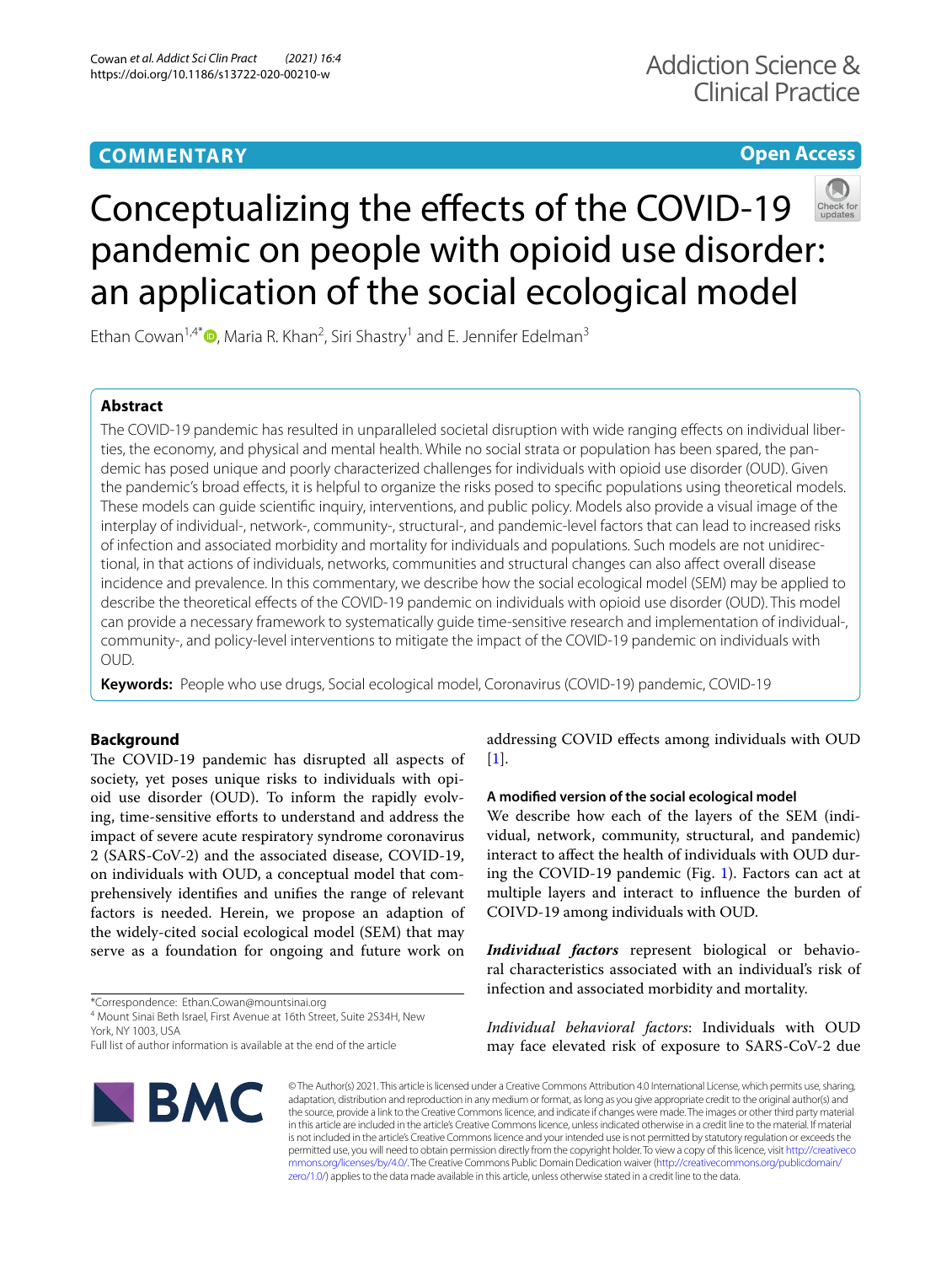

<span id="page-1-0"></span>to increased risk of being in crowded conditions such as shelters, unstable housing conditions, or shared living spaces, in comparison to the general population. While other population subgroups, such as multigenerational families living in the same household may also be at increased risk of SARS-CoV-2 exposure, individuals with OUD make up a disproportionate share of the sheltered and unstably housed population clearly elevating their risk of exposure to SARS-CoV-2 [[2\]](#page-4-1). While it can be difficult for individuals in the general population to maintain social distancing during activities such as food shopping or going to the pharmacy to pick-up medications, we would argue that these challenges are both smaller in magnitude and less frequent compared to many individuals with OUD. For example, patients receiving methadone from an opioid treatment program (OTP) must present daily for directly observed daily dosing. While some of these requirements have been loosened to allow for take home methadone doses, this option may not be available to all patients and methadone initiation still requires an in-person visit [[3\]](#page-4-2). Daily clinic visits strain the ability to maintain social distancing and increase likelihood of potential exposure to SARS-CoV-2. For individuals with OUD not in treatment, there can be risks of exposure to SARS-Cov-2 on a daily or more frequent basis when they make contact with people to obtain illicit opioids (i.e., dealers). Furthermore, the need to address opioid use and sequelae by accessing harm reduction services and/or naloxone may be a challenge to social distancing, thereby increasing infection and transmission risk. As COVID-19 prevalence fuctuates, these behavioral characteristics become more dangerous for the individual and communities as they could increase the risk of disease acquisition and propagation.

*Individual biological factors*: Individuals with OUD may be at higher physiologic risk for infection and serious sequelae from SARS-Cov-2 due to opioid and other substance use-related immunosuppression and comorbidity, including concomitant structural lung disease  $[4]$  $[4]$ . There is also a concern that opioid-related respiratory depression may increase the risks of hypoxemia associated with COVID-19 viral pneumonia leading to worse clinical outcomes  $[4]$  $[4]$  $[4]$ . The aforementioned individual biological factors are likely playing a role in fndings from a large case control study demonstrating that individuals with a recent OUD diagnosis had signifcantly higher risks of COVID-19 diagnosis, hospitalization, and death than those with either other substance use disorders or no substance use disorder [[5\]](#page-4-4).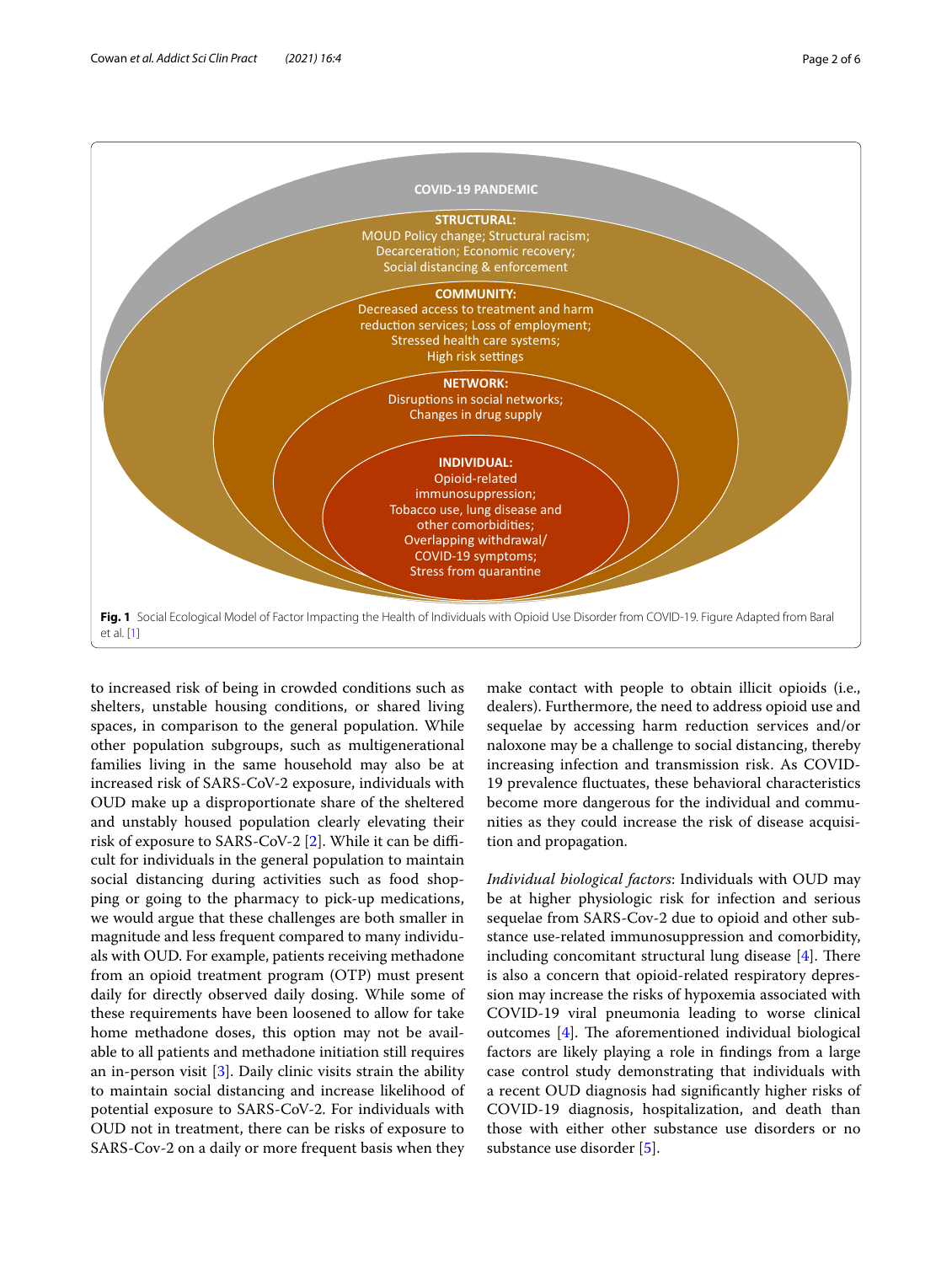*Network factors* connect individuals to society and include interpersonal relationships, social networks, friends, and family. Among individuals with OUD, strong network cohesion can protect against risky opioid use and overdose while network dissolution may be a risk factor for opioid-related health consequences.

*Social networks*: A strong social network can be protective against the added stress associated with COVID-19 and adverse consequences among individuals with OUD by discouraging return to use and encouraging engagement in treatment. In contrast, diminishment of social network ties may lead to reduced treatment or harm reduction service engagement or to solitary drug use with absence of someone to mitigate opioid-related harms (e.g. naloxone administration in the setting of overdose). Disrupted social networks and social isolation as a result of pandemic-related stay at home orders may contribute to anxiety and depression, which may trigger increases and/or return to opioid use or multi-substance use increasing the risk of overdose.

*Drug networks*: Disruptions in drug markets and traffcking patterns due to the pandemic may also increase overdose risk and multi-substance use by leading to an increase in more harmful, domestically produced substances and increased use of pharmaceutical products that may be more readily available, such as benzodiazepines [\[6](#page-4-5)].

*Network disruptions* are important to measure and can include inquiries about drug-use networks, supply networks, family and social support. It is possible that individuals with limited ability to connect remotely will have more pronounced network disruptions. Literature suggests that individuals with OUD, especially in rural areas, lack the internet services needed to access telemedicine and video- based communication [[7\]](#page-4-6). Such individuals could be at risk from more severe social isolation or by seeking out more face-to-face contact for social interactions or treatment acquisition, be at greater risk of COVID-19 acquisition. How individuals choose to use drugs within their network can have positive and negative implications for both COVID-19 acquisition and overdose. On the one hand, the sharing of drugs, which comprises an important component for many patients with OUD, increases the risk of COVID-19 acquisition but decreases the risk of fatal overdose by having someone nearby who can administer naloxone. On the other hand, solitary use increases overdose risk but decreases the risk of COVID-19 acquisition.

*Community factors* describe relationships of networks and organizations that operate within defned boundaries [[1\]](#page-4-0). Relevant factors are those that provide safe, evidencebased treatment and harm reduction services, housing, employment and medical care. Also pertinent are those related to incarceration, since individuals with OUD comprise a disproportionate share of the jail and prison population [[2\]](#page-4-1).

*Treatment and harm reduction communities* are especially signifcant to the current COVID-19 pandemic given the near complete disruption of these services in some locations. In other localities, treatment and harm reduction efforts have transformed service provision through increased use of telemedicine and improved distribution of personal protective equipment (PPE) to ensure safe street outreach. Despite new delivery models, a number of barriers to adequate service provision for individuals with OUD and the population more generally persist. These include continued lack of adequate PPE for clinic staf, inadequate COVID-testing services, limited internet service, lack of a phone and a private place for phone usage. These community disruptions and adaptations should be catalogued and measured.

*Other community-level factors* that could increase risk for individuals with OUD are greater exposure to high-risk settings such as homeless shelters, communal living, and incarceration all of which have increased risk of COVID-19 acquisition and transmission  $[8]$  $[8]$  $[8]$ .

Lastly, the *economic collapse* associated with the COVID-19 pandemic will have sweeping efects on society as a whole but could be especially damaging to individuals with OUD who are more likely to be of low socioeconomic status and are often dependent on community-level safety nets. On one hand, individuals of low socioeconomic status are more likely to work in "essential" jobs such as food service, environmental service and retail, placing them at higher risk of COVID-19 exposure and the associated health risks and psychological stressors. On the other hand, economic stressors resulting from job loss are likely to act synergistically, in a negative way, with the psychological stressors brought on by social isolation. While these stressors are not unique to individuals with OUD, in this population, they could lead to an increased risk of both intentional and unintentional overdose. Financial stress to healthcare systems could also negatively afect individuals with OUD if safety net medical programs are curtailed due to lack of funding.

*Structural factors* frame and constrain community level response. They are mediated through laws and policies as well as society and economics. When structural factors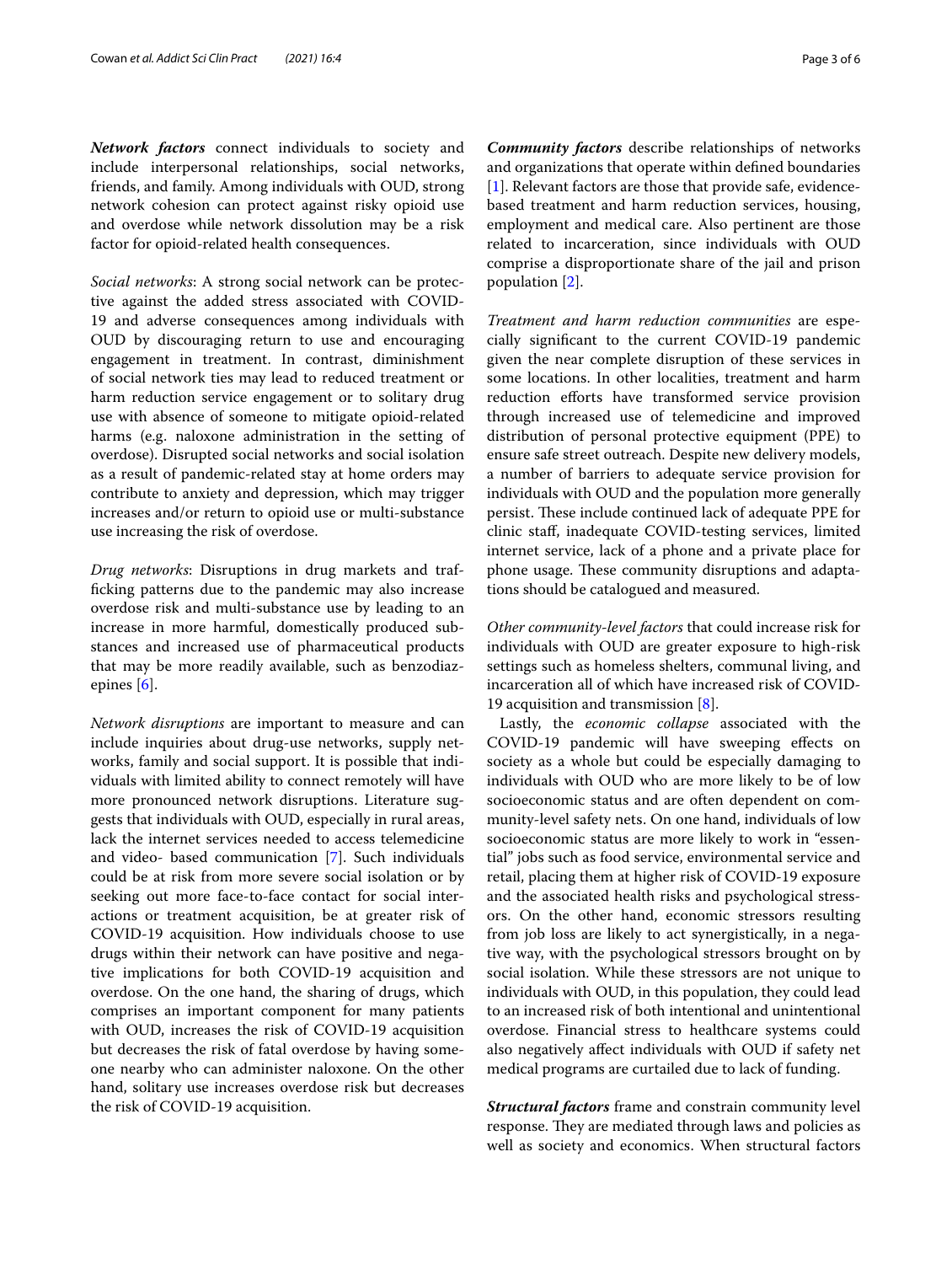are implemented in a disproportionate or discriminatory fashion, they can have negative consequences on the most marginalized populations. Conversely, structural elements can be protective if they aim to improve equity and access to resources for high-risk populations. Concerning the COVID-19 pandemic, policy factors have been central to shaping community level response that impact individuals with OUD.

*Drug policy changes*: Specifcally, there have been changes in Substance Abuse and Mental Health Services Administration policies loosening restrictions for medications for opioid use disorder (MOUD prescribing and distri-bution [[3\]](#page-4-2). These policy changes increased flexibility to initiate and maintain OUD treatment while maintaining social distancing, thereby reducing exposure risk. In addition to the previously-mentioned barriers to implementing these policy changes, concern has been raised that loosening restrictions for take home methadone could lead to increased overdose risk if applied universally to all patients, regardless of clinical and psychological stability [[9\]](#page-5-1). Conversely, loosening restrictions on methadone take-homes could also lead to increased rates of diversion possibly creating risk of harm to individuals who are not in methadone treatment.

*Decarceration*: Another signifcant structural change has been decarceration, which reduces prison overcrowding, and the unacceptably high transmission risk associated with high density, confned jail and prison settings [[8\]](#page-5-0). Yet, decarceration must be coupled with additional structural approaches including increased fnancial support for re-integration services. Given that overdose risk is highest immediately following release from incarceration, a lack of re-entry planning that links individuals with OUD to outpatient MOUD treatment, could lead to increased overdose risk in this population.

*Social/physical distancing*: The most significant policy changes, however, have been those associated with social distancing. While such polices have afected all communities, they likely have disproportionate impacts on individuals with OUD through mediators like decreased access to harm reduction services, loss of employment, and disruptions in addiction treatment. Structural racism is likely to accentuate these disparities in minority communities and be particularly detrimental for those communities with high densities of individuals with OUD. Individuals with OUD were already highly stigmatized and marginalized before the pandemic. These characteristics made them more likely to be economically insecure and unstably housed.

*Other structural factors*: Structural changes and policies geared toward general economic recovery and housing stability will take time to reach individuals with OUD. Separately, there is concern that OUD-related stigma, lack of usual source of care including harm reduction, and potential consequences of a positive COVID test, such as loss of housing, could potentially drive individuals with OUD away from seeking testing even when clinically indicated. Lastly, increasing use of law enforcement to police the pandemic may contribute to risk by driving substance use underground, further inhibiting treatment seeking, and preventing individual who use drugs from interacting to save lives by administering naloxone due to worry about police intimidation, arrest, and incarceration.

*Stage of the epidemic* is what determines the risk in each model strata. As the COVID-19 infection risk decreases, acquisition risk and associated morbidity and mortality for individuals with OUD within each layer decreases, but does not disappear. Individual factors that increase susceptibility to COVID-19 infection and disease related morbidity and mortality are still at work and may not be easily modifiable. The biologic and social-behavioral risks of infection intrinsic to individuals OUD means that an uptick in COVID-19 infections is always possible. Increasing incidence of COVID-19 in individuals with OUD could drive progression of the epidemic into networks and communities. Resulting structural changes put in place to control disease spread could result in increasingly oppressive policy measures that could further degrade networks and communities increasing both OUD and COVID-19 disease risk.

### **Using the model in practice**

Used in practice, the proposed model can improve COVID-19 prevention and treatment research studies among individuals with OUD. First, the model can inform the development of observational studies that seek to identify factors associated with COVID-19 acquisition and disease severity in this population, as well as infuences of the pandemic on initiation of opioid use, interruptions in treatment for opioid use disorder, and overdose risk. Primary data collection studies should develop questionnaires and electronic health record-based studies should assess individual-level (i.e. comorbidity burden, overdose), network-level (i.e. social isolation and how patients are navigating complex network issues), and structural factors (i.e., community-level access to treatment, resources during the pandemic) driving risk and severity of infection. For example, mapping temporal changes in network size and composition and correlations with solitary drug use and overdose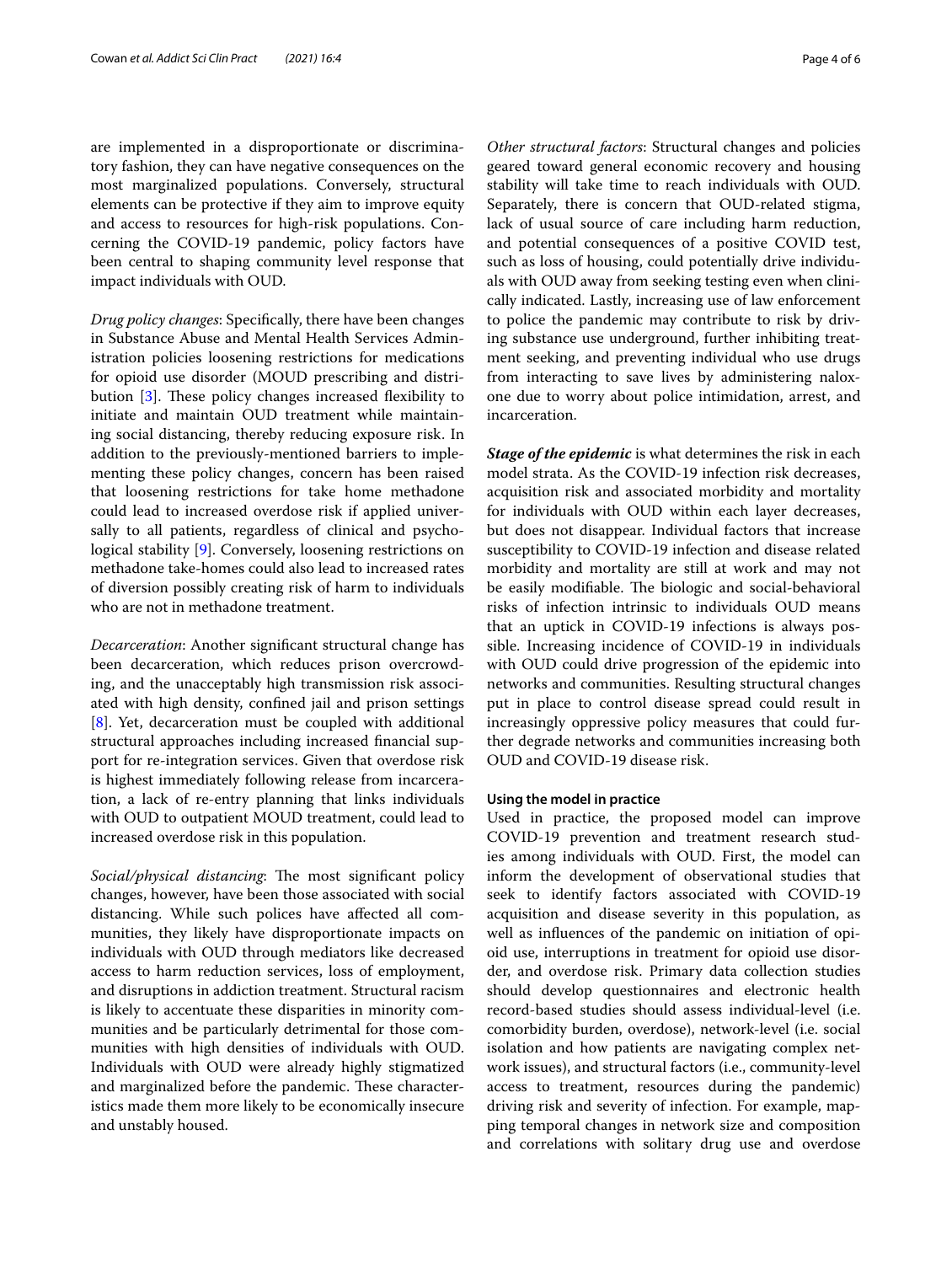over the course of the COVID-19 pandemic is critical for understanding COVID-related overdose risk. The model also can inform development of randomized trials to reduce COVID-19 efects among individuals with OUD. Pre-exposure prophylaxis, treatment, or vaccine trials should aim to recruit diverse study populations including individuals with OUD. Given efficacy of COVID-19 treatment and prevention may vary by a range of attributes and hence difer among individuals with OUD versus those who are not, subgroup analyses should accompany intention to treat analyses to best understand uptake, adherence, and efficacy among individuals with OUD. In addition, we need observational studies and trials that test programs implemented in the context of the COVID-19 pandemic that aim to improve access to treatment, naloxone, and harm reduction for individuals with OUD. Data from evaluations of novel programs implemented in settings hit hard and early by COVID-19 should inform how the next US region that is impacted by COVID-19 can respond to best assure protection of individuals with OUD against overdose, COVID-19, and social, economic, and health harms.

## **Continuing model relevance**

We believe our conceptual model will retain signifcance even after a vaccine becomes available. Clusters continue to emerge and re-emerge in the US and globally, disproportionately infecting our most vulnerable groups including those with OUD, who experience disproportionate risk. The inevitable vaccine shortage will likely lead to delays in vaccination in highly marginalized members of the general population including those with OUD who tend to have limited access and exposure to the healthcare system. Adding concern is the fact that when vaccination becomes available to those with OUD, uptake may be low as prior studies have demonstrate that rates of vaccination for other viral diseases, such as hepatitis A and B are low in patients with OUD [\[10](#page-5-2)]. Given the aforementioned factors, the COVID-19 pandemic is likely to be a considerable public health issue in patients with OUD for the foreseeable future.

## **Conclusions**

As the COVID-19 pandemic continues, rapid generation of research and its impact on various populations will be crucial. Our proposed modifed social ecological model provides a comprehensive approach for conceptualizing the impact of the current COVID-19 context on individuals with OUD.

#### **Abbreviations**

OUD: Opioid use disorder; SARS-CoV-2: Severe acute respiratory syndrome coronavirus 2; OTP: Opioid treatment program; MOUD: Medications for opioid use disorder.

#### **Acknowledgements**

Not applicable.

#### **Authors' contributions**

EJE designed the initial model. EC, MK, SH, EJE all contributed to the drafting and critical revision of the manuscript. All authors read and approved the fnal manuscript.

#### **Funding**

EJ Edelman was supported by funding from the National Institute on Drug Abuse during the conduct of this work (3UG1DA015831-19S3). Ethan Cowan and Maria Khan were supported by funding from the Center for Drug Use and HIV/HCV Research (CDUHR) during the conduct of this work (5P30DA011041). Maria Khan additionally was supported by the New York University-City University of New York (NYU-CUNY) Prevention Research Center (U48 DP005008). Siri Shastry was supported by funding from the National Heart, Lung & Blood Institute of the National Institutes of Health (1T32 HL129974-01).

#### **Availability of data and materials**

Not applicable.

#### **Ethics approval and consent to participate**

Not applicable. Not human subjects research.

#### **Consent for publication**

Not applicable.

#### **Competing interests**

The authors declare that they have no competing interests.

#### **Author details**

<sup>1</sup> Department of Emergency Medicine, Icahn School of Medicine At Mount Sinai, 1 Gustave L. Levy Place, New York, NY 10029, USA.<sup>2</sup> Department of Population Health, NYU Grossman School of Medicine, 227 East 30th Street, Sixth Floor, 614, New York, NY 10016, USA.<sup>3</sup> Department of Internal Medicine, Yale School of Medicine, ES Harkness Memorial Hall, Suite 401, 367 Harkness Street, New Haven, CT 06510, USA. <sup>4</sup> Mount Sinai Beth Israel, First Avenue at 16th Street, Suite 2S34H, New York, NY 1003, USA.

#### Received: 24 September 2020 Accepted: 15 December 2020 Published online: 07 January 2021

#### **References**

- <span id="page-4-0"></span>Baral S, Logie CH, Grosso A, Wirtz AL, Beyrer C. Modified social ecological model: a tool to guide the assessment of the risks and risk contexts of HIV epidemics. BMC Public Health. 2013;13:482.
- <span id="page-4-1"></span>2. Galea S, Vlahov D. Social determinants and the health of drug users: socioeconomic status, homelessness, and incarceration. Public Health Rep. 2002;117(Suppl 1):S135-145.
- <span id="page-4-2"></span>3. Substance abuse and mental haelth services administration: FAQs: provision of methadone and buprenorphine for the treatment of opioid use disorder in the COVID-19 emergency; 2020. [https://www.samhs](https://www.samhsa.gov/sites/default/files/faqs-for-oudprescribing-and-dispensing.pdf) [a.gov/sites/default/fles/faqs-for-oudprescribing-and-dispensing.pdf](https://www.samhsa.gov/sites/default/files/faqs-for-oudprescribing-and-dispensing.pdf)
- <span id="page-4-3"></span>4. Schimmel J, Manini AF. Opioid use disorder and COVID-19: biological plausibility for worsened outcomes. Subst Use Misuse. 2020;55(11):1900–1.
- <span id="page-4-4"></span>5. Wang QQ, Kaelber DC, Xu R, Volkow ND. COVID-19 risk and outcomes in patients with substance use disorders: analyses from electronic health records in the United States. Mol Psychiatry 2020:1–0.
- <span id="page-4-6"></span><span id="page-4-5"></span>6. World Drug Report 2020 (United Nations publication, Sales No. E.20.XI.6). 7. Jenkins WD, Bolinski R, Bresett J, Van Ham B, Fletcher S, Walters S, Friedman SR, Ezell JM, Pho M, Schneider J, et al. COVID-19 during the opioid epidemic-exacerbation of stigma and vulnerabilities. J Rural Health. 2020. <https://doi.org/10.1111/jrh.12442>.